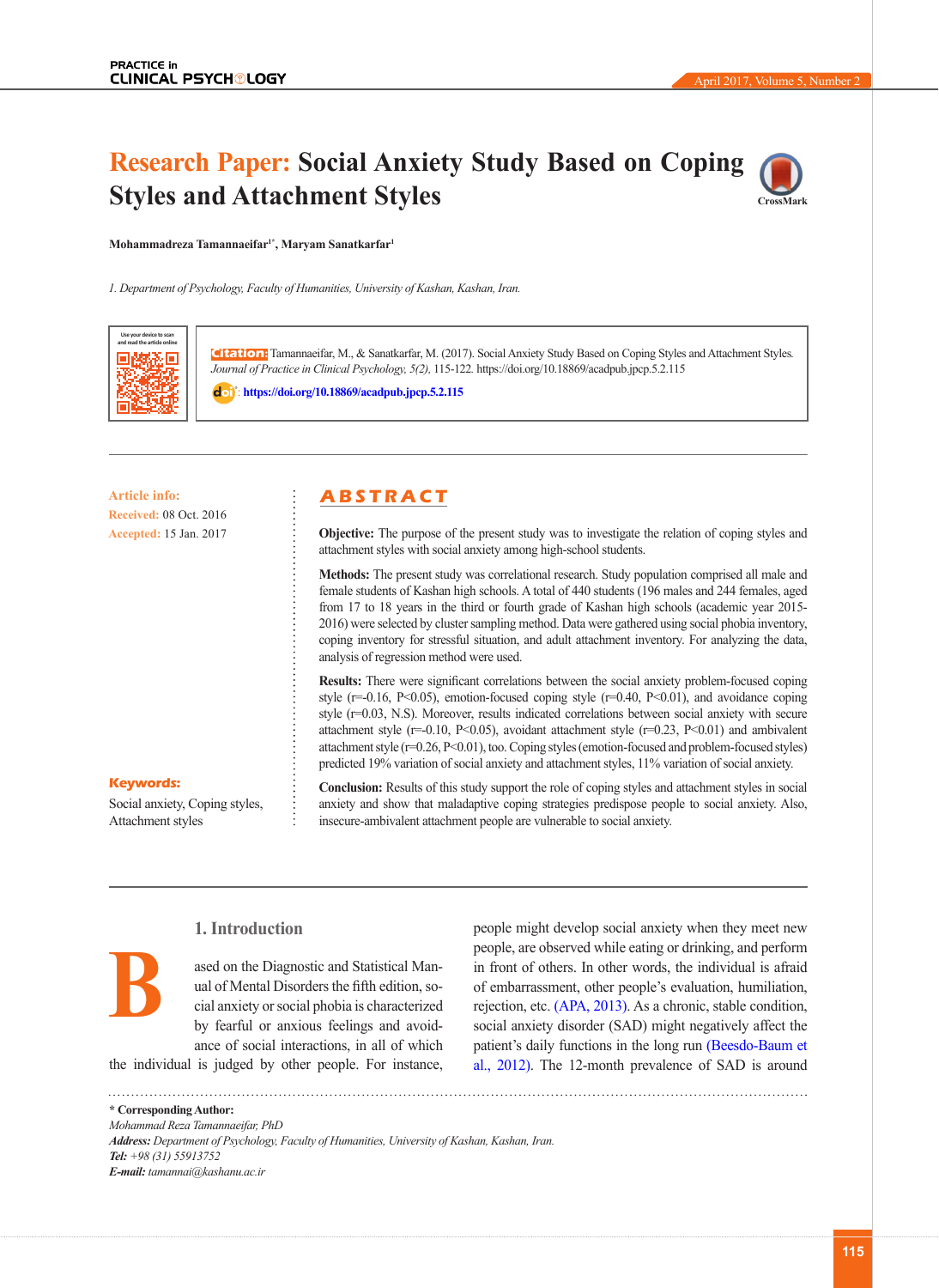7% in the United States. Lower 12-month prevalence of SAD of approximately 0.5%-2.0% are seen in the rest of the world; median prevalence of social anxiety disorder for the Europe is 2.3%. The 12-month prevalence of SAD in children and adolescents are comparable to those in adults. Prevalence of SAD is reduced with age [\(APA, 2013\).](#page-6-0)

Anxiety disorders and social anxiety disorder in particular, are common in childhood; they frequently turn chronic if left untreated, and are associated with emotional distress as well as impairment in social and academic functioning (Mychailyszyn et al., 2010; [Alkozei, Creswell, Cooper,](#page-6-1)  [& Allen, 2015\)](#page-6-1). Research indicates that adolescents with social phobia manifest substantially increased risks of depression, suicide attempts, substance abuse, severe social restrictions, early school leaving, lower educational attainment, and victimization (Garcia-Lopez, Díaz-Castela, Muela-Martinez, & Espinosa-Fernandez, 2014; Ranta, Kaltiala-Heino, Fröjd, & Marttunen, 2012).

Fear of negative evaluation is the core feature of social anxiety and people with greater social anxiety, experience an exaggerated feeling of risk in social interactions [\(Afram](#page-6-2)  [& Kashdan, 2015\).](#page-6-2) Social anxiety is positively associated with the amount of concern experienced by the threat of rejection [\(Kashdan et al., 2013\)](#page-7-0).

Socially anxious people tend to endorse high levels of negative cognitions, perceive ambiguous situations as threatening and report threat perception abnormalities; they underestimate their cognitive competence and social performance [\(Brumariu & Kerns, 2008\).](#page-6-3) Research also suggests that socially anxious people often have difficulty in identifying and regulating their emotions (Suveg  $& Ze$ [man, 2004\).](#page-7-1) Students with heightened social anxiety may evaluate their relationships more negatively than students without social anxiety [\(Parade, Leerkes, & Blankson,](#page-7-2)   $2009$ ), experience low levels of peer acceptance (Greco  $\&$ [Morris, 2005\),](#page-6-4) intimacy and support in close relationships [\(Brumariu & Kerns, 2008\).](#page-6-3)

Much literature on social anxiety focuses on how the fear of negative evaluation impacts the way people with social anxiety relate to unfamiliar people [\(Afram & Kashdan,](#page-6-2)  [2015\).](#page-6-2) Considering that social anxious people evaluate social situations and interactions threatening, it is important that they cope with the stressful situations. Coping is defined as a multidimensional concept that consists of cognitive and behavioral regulatory processes to manage the internal and external requisitions during a specific stressful situation [\(Doron, Thomas-Ollivier, Vachon, &](#page-6-5)  [Fortes-Bourbousson, 2013\)](#page-6-5). It has received much attention in stress research. According to the transactional model of stress, the coping process include actions taken to manage a stressor and decrease its intensity [\(Lazarus & Folkman,](#page-7-3)  [1984\)](#page-7-3). Various approaches have been proposed to assess the coping process. For example, Lazarus' group suggested "problem-emotion focused coping dichotomy". Later, [Endler and Parker \(1990\)](#page-6-6) added "escape-avoidance coping" to this dichotomy. Adapting coping style consists of efforts directed to solve the stressor (active and problemfocused coping style) and maladaptive coping style include passive and emotion-focused style. They are typically less efficient in rescuing a stressful situation than adaptive coping style [\(Lechner, Bolman, & van Dalen, 2006\).](#page-7-4)

Coping is a key element for mental health, because the way in which people cope with stress can reduce or enhance the effects of traumatic life events [\(Doron et al., 2013\)](#page-6-5). People who live in stress are optimistic and flexible, use effective coping strategies, have control over life events and posses/report higher mental health [\(Coyne, 2003\)](#page-6-7). [Herbert](#page-7-5)  [et al. \(2005\)](#page-7-5) found that social skills training can reduce social avoidance and distress. [Liveneh, Sheldon and Kaplan](#page-7-6)  [\(1991\)](#page-7-6) reported that effective coping reduced social anxiety. Appropriate coping skills strengthens internal focus of control, promotes using problem-foused strategies, and thus reduces anxiety and fear [\(Lazarus & Folkman, 1984\)](#page-7-3). Thus, stress alone does not impair performance, but ineffective coping causes the problem [\(Faramarzi et al., 2013\)](#page-6-8).

Previous research indicates that parental attachment security associates with social anxiety, which in turn is connected to relationship quality [\(Parade, Leerkes, & Blankson,](#page-7-2)  [2009\)](#page-7-2). Attachment theory proposes that attachment quality is one factor that may impact social anxiety [\(Vertue, 2003\)](#page-7-7). According to [Bowlby \(1973\)](#page-6-9), children with attachment security employ the attachment figure as a safe haven from which to explore or draw back in time of distraction. Daily frequent experiences with attachment figures help children to predict the accessibility of their caregivers. Children with attachment security count on the availability and responsiveness of attachment figures. In contrast, children with attachment insecurity cannot perceive their caregivers as caring, responsive, and available. Doubt and suspicion about the accessibility of caregivers increases the eventuality to react with fear when experiencing alarming situations [\(Brumariu & Kerns, 2008\).](#page-6-3)

Studies indicate that securely attached people have higher levels of perceived social competence and qualified relationships with peers and friends (Bosquet  $&$  Egeland, 2006). People with insecure attachment style experience less social anxiety [\(Brumariu & Kerns, 2008\).](#page-6-3) Students who have a more secure attachment to their parents, were more successful in forming friendly relations and these relations were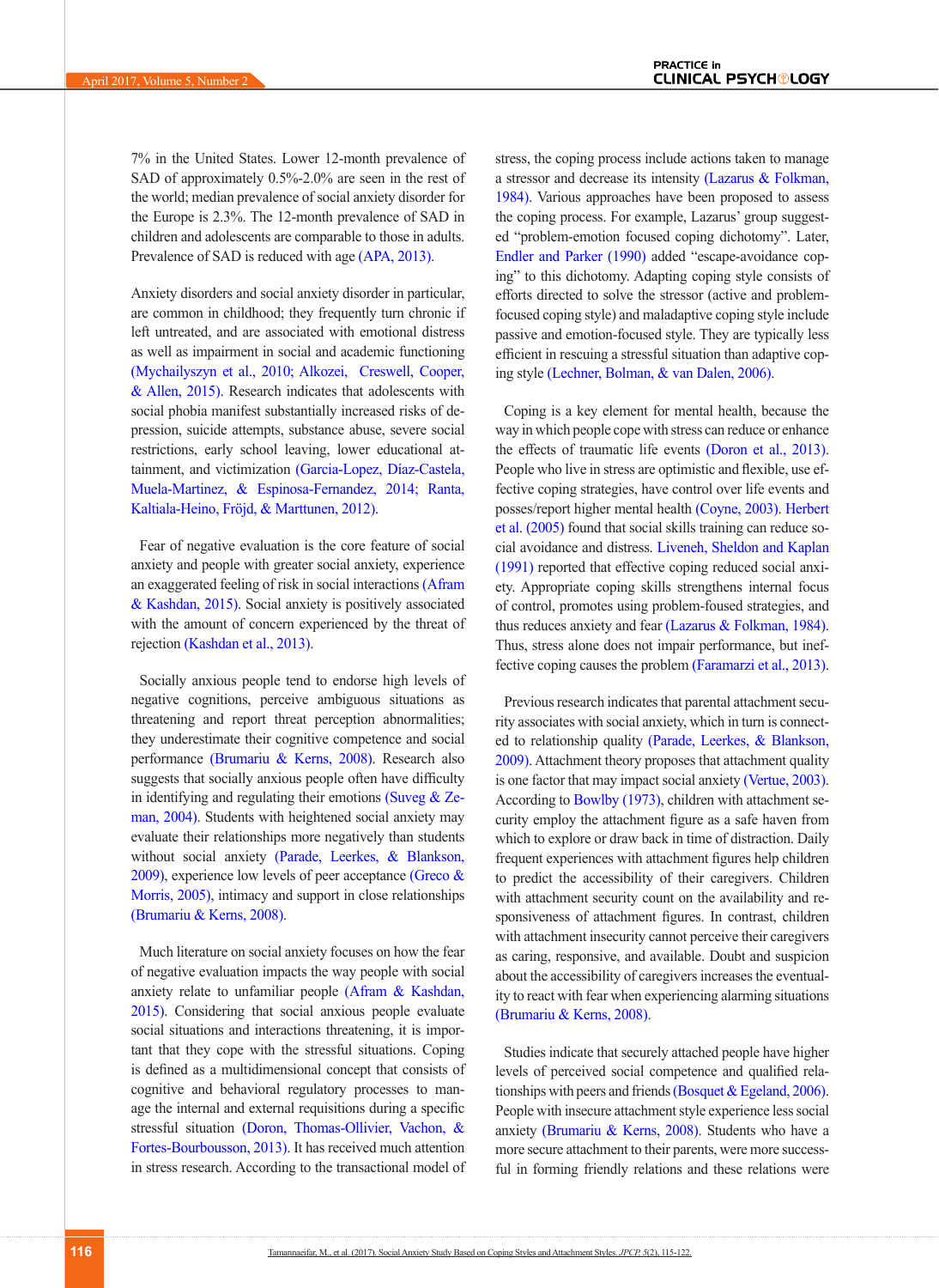more satisfied [\(Parade et al., 2009\)](#page-7-2). People with ambivalent attachment style, said to as preoccupied people [\(Finnegan,](#page-6-11) [Hodge, & Perry, 1996\)](#page-6-11), employ intense strategies (i.e., heightening attachment behavior such as excessive display of negative emotions) when looking for attachment figure's attention and console as a style to defeat unstable parental accessibility and intruding care [\(Cassidy & Berlin, 1994\).](#page-6-12) Ambivalent people have limited exploratory behavior that may prevent their adapting in social situations (Ainsworth et al., 1978; Cited in [Ghassem Boroujerdi, Sohrabi, & Bor](#page-6-13)[jali, 2011](#page-6-13); [Cassidy & Berlin, 1994\);](#page-6-12) Unpredictability of the caregivers may increase anxiety.

Ambivalent attachment is a great risk factor for some symptoms of social anxiety compared to secure or avoidant attachment, as the only pattern related in the same direction with dimensions of the social anxiety. In other words, earlier ambivalent behavior toward caregiver may end in future fear of negative appraising, probably because ambivalent attachment children are less likely to explorate peer relationships. Furthermore, there is a positive association between concurrent ambivalent attachment and children's anxiety in unfamiliar and general situations [\(Bos](#page-6-10)[quet & Egeland, 2006\)](#page-6-10). A wealth of evidence indicates that people with ambivalent attachment style have difficult and distressed behaviors and are more socially inhibited than secure or avoidant people [\(Cassidy & Berlin, 1994\).](#page-6-12)

People with avoidant attachment style do not show overt distraction when the attachment figure is not accessible and instead use a heightening self-confidence strategy [\(Main](#page-7-8) [& Solomon, 1986\)](#page-7-8) as a result of repeatedly rejection experienced when avoidant people seek to support from attachment figures. Avoidant people inability to use the attachment figure to cope with negative emotions may cause them to experience anxiety [\(Brumariu & Kerns, 2008\)](#page-6-3).

People with higher social anxiety, experience an exaggerated feeling of risk in social interactions. This risk is managed primarily through hypervigilance to signs of negative evaluation and avoidance of distressing emotions and thought[s \(Aframn & Kashdan, 2015\).](#page-6-2) According to [Kash](#page-7-9)[dan, Volkmann, Breen, & Han \(2007\)](#page-7-9), people with social anxiety tend to suppress their feelings in order to prevent the possible expression of unfavorable emotions to others which may invite social blunders, shame, and rejection. Social anxious people can be expected to fear the negative outcomes of expression of negative feelings such as anxiety and anger toward others. After all, expressing negative emotional reactions may lead individuals to view them as unlikely or vulnerable, which in turn, may be troublesome for their relationships [\(Öztürk & Mutlu, 2010\)](#page-7-10).

Also, it is assumed that attachment theory is one of the strongest theories that has deep connection with coping. Attachment is significantly able to predict vulnerability or resilience in the face of stressful events [\(Ghahvehchi,](#page-6-14)  [Fathi-Ashtiani, & Azadfallah, 2012\).](#page-6-14) Accordingly, attachment theory is able to account for individual differences in emotion regulation and how to manage stressful events [\(Mikulincer & Nachshon, 1991\)](#page-7-11) and process information [\(Zuroff & Fitzpatrick, 1995\)](#page-7-12). Research indicates that individuals with more secure attachments are better at regulating their emotions, constructing coping strategies such as problem solving, and seeking support from others, compared to less secure individuals [\(Cassidy & Berlin, 1994\)](#page-6-12).

In the light of these ideas, it seems logical to investigate the role of coping styles and attachment styles in the incidence of social anxiety. Since social anxiety is associated with negative cognitive, behavioral, and social-emotional consequences, it is necessary to understand factors that cause the incidence and maintenance of social anxiety. There is little evidence on the relationship between coping and attachment with social anxiety, so the present study is among the first to examine the relations of coping styles and attachment styles to social anxiety in Iran. Therefore, the current study aimed to investigate the relationship of coping styles and attachment styles with social anxiety.

#### **2. Methods**

The present study was a cross sectional research. Study population comprised all male and female students of Kashan high schools. A total of 440 students (196 males and 244 females, aged from 17 to 18 years) studying in the third or forth grade of Kashan City high schools (academic year 2015-2016) were selected by cluster sampling method. First, six girl and five boy schools were randomly selected. Then, two classes were selected from each school. Data were collected using social phobia inventory, coping inventory for stressful situation and adult attachment inventory. For analyzing the data, analysis of regression method was used. Written informed consents were obtained from the subjects. Peoples who agreed to participate in the study were asked to complete the questionnaires. Also, the objectives of the study were fully explained to the participants.

Social phobia inventory (SPIN) is a 17-item self-report measure designed to assess severity of social phobia. Items are measured 3 symptom dimensions on a 5-point Likerttype scale: fear with 6 items, avoidance with 7 items, and physiologic arousal with 4 items. This measure has excellent psychometric properties [\(Connor et al., 2000\)](#page-6-15). [Connor](#page-6-15)  et al  $(2000)$  reported its Cronbach  $\alpha$  as 0.94. The Cronbach alpha coefficients of subscales are as follows: fear, 0.89;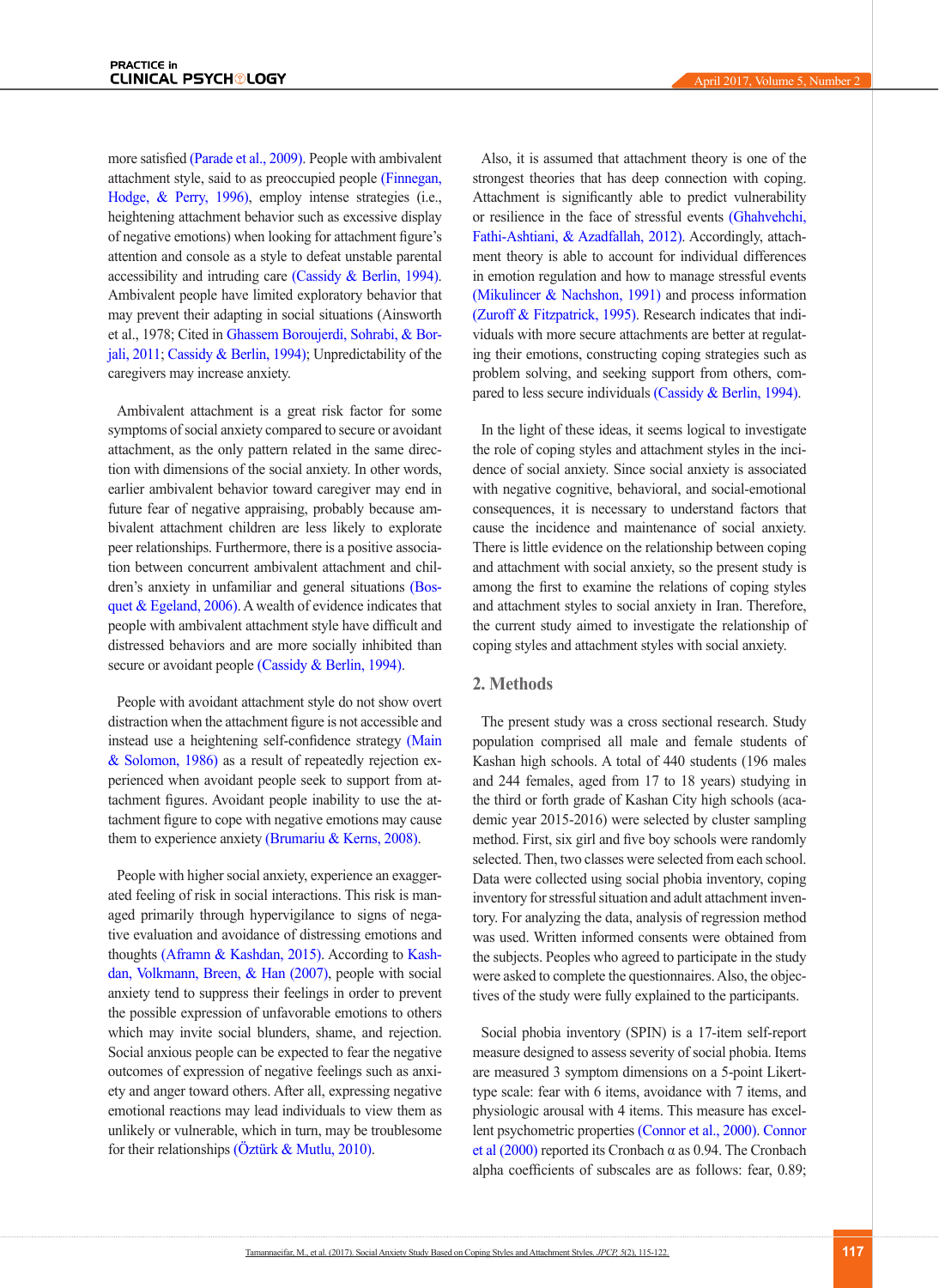avoidance, 0.81; and physiologic arousal, 0.80. [Rezaei](#page-7-13)  [Dogaheh \(2013\)](#page-7-13) reported suitable internal consistency (Cronbach  $\alpha$ =0.66 and 0.87 for clinical and non-clinical group, respectively). [Babaei et al. \(2014\)](#page-6-16) reported α value as 0.92. [Hasanvand Amouzadeh et al. \(2013\)](#page-6-17) reported reliability coefficient of the test as 0.91 in Iranian population. Reliability coefficient of the subscales are as follows: fear, 0.75; avoidance, 0.74; and physiologic arousal, 0.75.

[Endler and Parker \(1990\)](#page-6-6) designed coping inventory for stressful situation for evaluation of coping skills. This questionnaire comprised 48 items. The self-report items are presented in a Likert-type format, where participants rate items on a scale ranging from 1=never to 5=extreme. They reported reliability coefficients of 0.90 for problemfocuced coping style, 0.85 for emotion-focuced coping style, and 0.82 for avoidant coping style. In [Michaeli Ma](#page-7-14)[nee \(2010\)](#page-7-14) study, the Cronbach α was reported as 0.64 for problem-focuced coping style, 0.60 for emotion-focuced coping style, and 0.61 for avoidant coping style.

The adult attachment inventory instrument was used for measuring attachment styles. This scale was designed by Hazan and [Shaver \(1987\).](#page-6-18) It is a 15-question test and measures 3 attachment styles of secure, avoidant, and ambivalent. A 5-point Likert-type scale (score of 1 for very low to 5 for very high) rates the answers. Cronbach α was calculated for all subscales questions of secure, avoidant, and ambivalent in a student sample (1480 students, including 860 girls and 620 boys). Its values were 0.86, 0.84, 0.85 for 3 subscales of secure, avoidant, and ambivalent styles, respectively regarding all students. Whereas, for female students, the values were 0.86, 0.83, 0.84 for 3 subscales of secure, avoidant, and ambivalent styles, respectively and for male students 0.84, 0.85, 0.86 for 3 subscales of secure, avoidant, and ambivalent styles, respectively indicating good internal consistency of adult attachment scale [\(Besharat, 2011\)](#page-6-19).

#### **3. Results**

To investigate the relationship between the coping styles and attachment styles with social anxiety, Pearson's correlations were computed. In order to determine the contributions of coping styles and attachment styles in the prediction of social anxiety, a stepwise multiple regression analysis was carried out. The predictors in the analysis were coping styles and attachment styles and the predicted variable was the social anxiety. Results of the descriptive statistics (Mean and standard deviation) for all variables are presented in [Table 1](#page-3-0). In [Table 2, P](#page-4-0)earson's correlations of variables are presented. There were correlations between the social anxiety with problem-focused coping style (r=- 0.16, P<0.05), emotion-focused coping style  $(r=0.40,$ P<0.01), and avoidance coping style (r=0.03, N.S).

Moreover, results showed correlation between social anxiety with secure attachment style  $(r=0.10, P<0.05)$ , avoidant attachment style  $(r=0.23, P<0.01)$ , and ambivalent attachment style  $(r=0.26, P<0.01)$ . Results of the regression analyses are observed in [Tables 3](#page-4-1) [and 4](#page-4-2). Based on the results, coping styles (emotion-focused and problem-focused styles) predicted 19% variation of social anxiety and attachment styles predicted 11% variation of social anxiety.

# **4. Discussion**

Social Anxiety Disorder (SAD) is characterized by fear of social situations as well as embarrassment or humiliation in social situations [\(Parade et al., 2009\)](#page-7-2). The present

<span id="page-3-0"></span>**Table 1.** Mean and standard deviation of social anxiety, coping styles, and attachment styles

| Variable                     | <b>Frequency</b> | <b>Mean</b> | <b>SD</b> | <b>Minimum</b> | <b>Maximum</b> | Low          | Limit<br>Average | High         |
|------------------------------|------------------|-------------|-----------|----------------|----------------|--------------|------------------|--------------|
| Social anxiety               | 440              | 16.78       | 9.30      | $\mathbf 0$    | 53             | 260<br>59.1% | 163<br>37%       | 17<br>3.9%   |
| Problem-focused coping style | 440              | 54.42       | 9.46      | 21             | 79             | 32<br>7.3%   | 290<br>65.9%     | 118<br>26.8% |
| Emotion-focused coping style | 440              | 46.45       | 10.18     | 18             | 47             | 72<br>16.4%  | 284<br>64.5%     | 84<br>19.1%  |
| Avoidant coping style        | 440              | 45.07       | 9.12      | 16             | 73             | 54<br>12.3%  | 318<br>72.3%     | 68<br>15.5%  |
| Secure attachment            | 440              | 15.99       | 3.32      | 6              | 25             | 61<br>13.9%  | 321<br>73%       | 58<br>13.2%  |
| Avoidant attachment          | 440              | 13.83       | 3.70      | 5              | 25             | 115<br>26.1% | 278<br>63.2%     | 47<br>120.7% |
| Ambivalent attachment        | 440              | 13.81       | 3.95      | 5              | 24             | 140<br>31.8% | 237<br>53.9%     | 63<br>14.3%  |

**PRACTICE in**<br>CLINICAL PSYCH®LOGY

**118**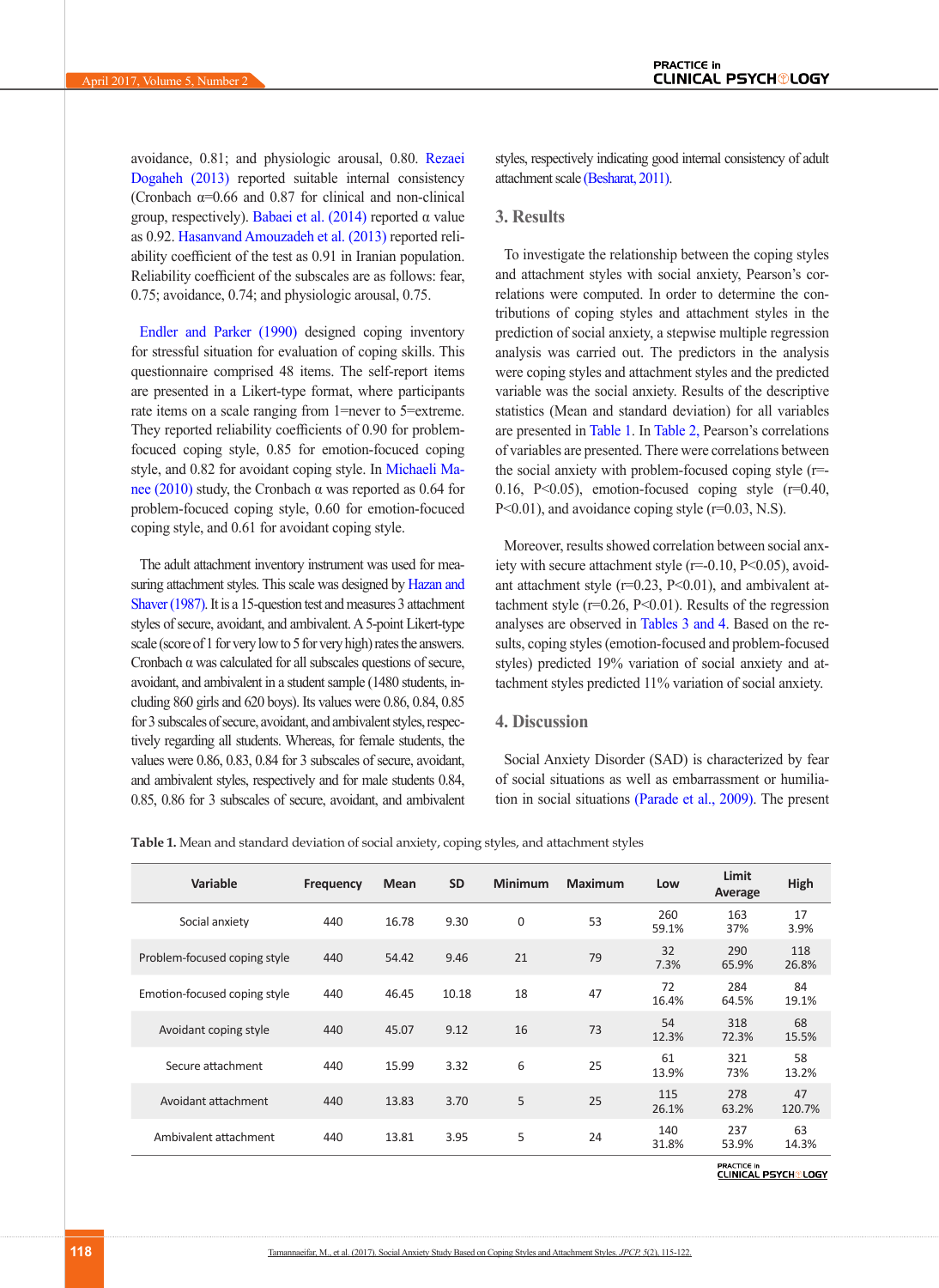| <b>Step</b>    | Variable                     | $\mathbf{1}$ | $\overline{2}$ | 3            | 4            | 5            | 6            | 7            |
|----------------|------------------------------|--------------|----------------|--------------|--------------|--------------|--------------|--------------|
| $\mathbf{1}$   | Social anxiety               | $\mathbf{1}$ |                |              |              |              |              |              |
| $\overline{2}$ | Problem-focused coping style | $-0.16*$     | $\mathbf{1}$   |              |              |              |              |              |
| 3              | Emotion-focused coping style | $0.40**$     | 0.03           | $\mathbf{1}$ |              |              |              |              |
| $\overline{4}$ | Avoidant coping style        | $-0.03$      | $0.37**$       | $0.15*$      | $\mathbf{1}$ |              |              |              |
| 5              | Secure attachment            | $-0.10*$     | $0.12*$        | $-0.10*$     | $0.21**$     | $\mathbf{1}$ |              |              |
| 6              | Avoidant attachment          | $0.23**$     | $-0.08$        | $0.14*$      | $-0.05$      | 0.09         | $\mathbf{1}$ |              |
| 7              | Ambivalent attachment        | $0.26**$     | $-0.15*$       | $0.23**$     | $0.13*$      | $0.19**$     | 0.08         | $\mathbf{1}$ |

<span id="page-4-0"></span>**Table 2.** Correlations among social anxiety, coping styles, and attachment styles

\*\*P<0.01.\*P<0.05.

PRACTICE in<br>CLINICAL PSYCH®LOGY

<span id="page-4-1"></span>

| Emotion-focused cop-<br>0.37<br>9.30<br>0.40<br>< 0.000<br>ing style<br>0.16<br>0.40<br>0.16<br>0.16<br>$\mathbf{1}$<br>$-0.52$<br>$-0.27$<br>< 0.05<br>Constant<br>Emotion-focused cop-<br>0.37<br>0.41<br>9.59<br>< 0.000<br>ing style<br>$\overline{2}$<br>Problem-focused cop-<br>0.19<br>0.03<br>0.44<br>0.19<br>$-0.17$<br>$-0.17$<br>$-4.06$<br>< 0.000<br>ing style<br>8.57<br>2.93<br>< 0.000<br>Constant | <b>Step</b> | <b>Predictor Variable</b> | β | B | t | $\mathsf{R}$ | R <sup>2</sup> | Adjusted<br>R <sup>2</sup> | R <sup>2</sup><br>Change | P |
|--------------------------------------------------------------------------------------------------------------------------------------------------------------------------------------------------------------------------------------------------------------------------------------------------------------------------------------------------------------------------------------------------------------------|-------------|---------------------------|---|---|---|--------------|----------------|----------------------------|--------------------------|---|
|                                                                                                                                                                                                                                                                                                                                                                                                                    |             |                           |   |   |   |              |                |                            |                          |   |
|                                                                                                                                                                                                                                                                                                                                                                                                                    |             |                           |   |   |   |              |                |                            |                          |   |
|                                                                                                                                                                                                                                                                                                                                                                                                                    |             |                           |   |   |   |              |                |                            |                          |   |
|                                                                                                                                                                                                                                                                                                                                                                                                                    |             |                           |   |   |   |              |                |                            |                          |   |
|                                                                                                                                                                                                                                                                                                                                                                                                                    |             |                           |   |   |   |              |                |                            |                          |   |

# **PRACTICE in**<br>CLINICAL PSYCH®LOGY

study aimed to investigate the relationship of coping styles and attachment styles with social anxiety among students. Our study results showed significant relationship between coping styles and social anxiety. This finding is consistent with the results of earlier research [\(Doron et al., 2013;](#page-6-5) [Salajegheh & Bakhshani, 2014;](#page-7-15) Razavi, Kazemi, & Mon [hammadi, 2011\)](#page-7-16). Evidently, the theoretical model of social

anxiety has emphasized the impairments in interpersonal skills. Accordingly, lack of interpersonal skills to handle threatening situations leads to social anxiety [\(Vitasari, Wa](#page-7-17)[hab, Herawan, & Sinnadurai, 2011\).](#page-7-17) Coping skill is one of the interpersonal skills and part of the efforts to protect the person in stressful situations. In this regard, some coping

<span id="page-4-2"></span>**Table 4.** Regression analyses of attachment styles with regard to social anxiety

| <b>Step</b>    | <b>Predictor Variable</b> | β       | B       | t       | $\mathsf{R}$ | R <sup>2</sup> | <b>Adjusted</b><br>R <sup>2</sup> | R <sup>2</sup><br>Change | P       |
|----------------|---------------------------|---------|---------|---------|--------------|----------------|-----------------------------------|--------------------------|---------|
|                | Ambivalent attachment     | 0.63    | 0.26    | 5.17    | 0.26         |                |                                   |                          | < 0.000 |
| 1              | Constant                  | 8.05    |         | 5.17    |              | 0.07           | 0.07                              | 0.07                     | < 0.000 |
|                | Ambivalent attachment     | 0.54    | 0.23    | 5.04    | 0.32         | 0.10           | 0.10                              | 0.03                     | < 0.000 |
| $\overline{2}$ | Avoidant attachment       | 0.47    | 0.18    | 4.08    |              |                |                                   |                          | < 0.000 |
|                | Constant                  | 2.68    |         | 1.31    |              |                |                                   |                          | < 0.05  |
| 3              | Ambivalent attachment     | 0.57    | 0.24    | 5.27    | 0.34         | 0.11           | 0.11                              | 0.01                     | < 0.000 |
|                | Avoidant attachment       | 0.44    | 0.17    | 3.81    |              |                |                                   |                          | < 0.000 |
|                | Secure attachment         | $-0.28$ | $-0.10$ | $-2.26$ |              |                |                                   |                          | < 0.05  |
|                | Constant                  | 7.38    |         | 2.56    |              |                |                                   |                          | < 0.05  |

PRACTICE in<br>CLINICAL PSYCH®LOGY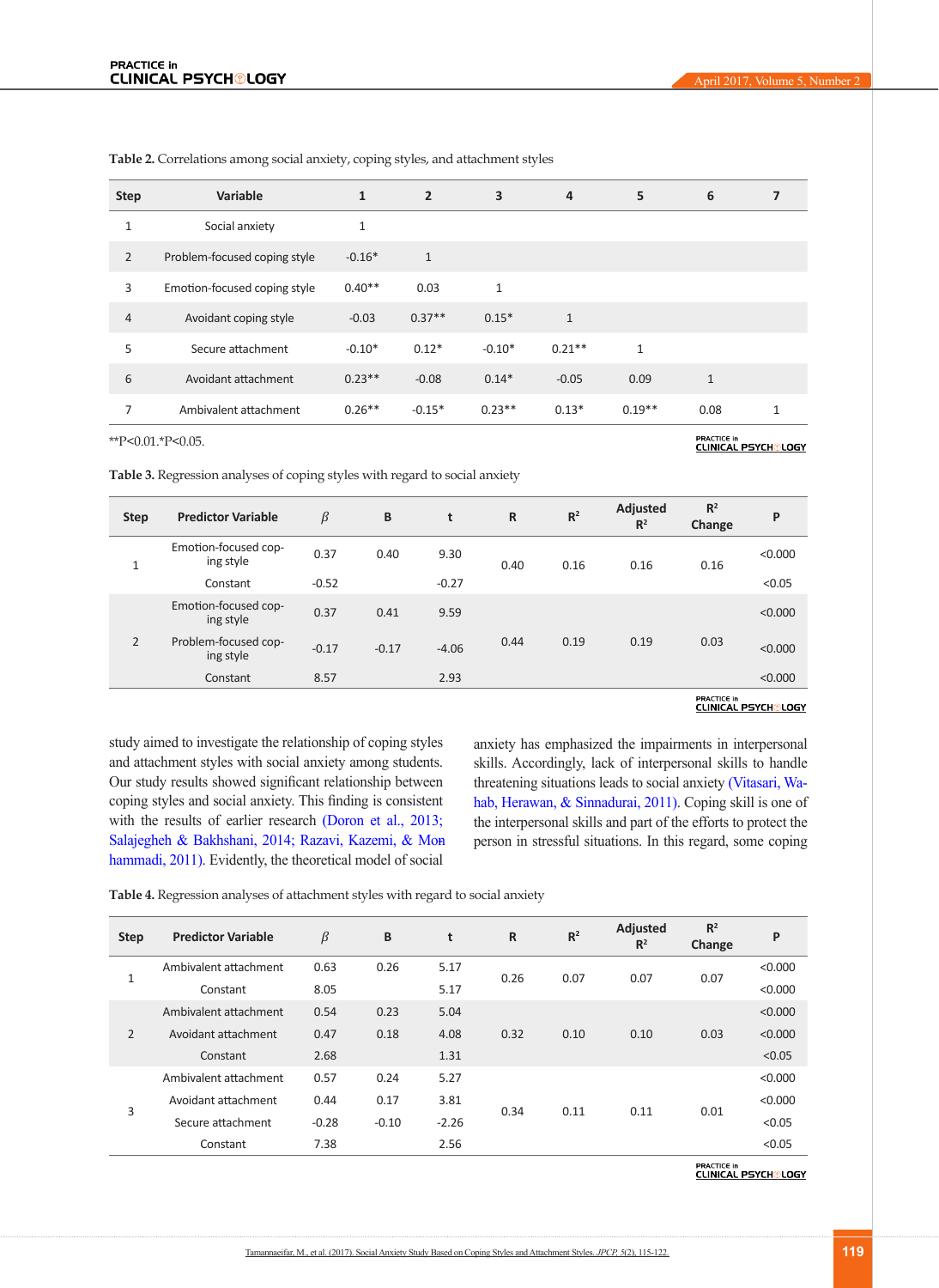skills as cognitive and behavioral efforts to meet internal and external needs have been introduced [\(Eksi, 2004\)](#page-6-20).

Our study results supported a negative relationship between problem-focused coping style and social anxiety. [Carver,](#page-6-21)  [Scheier, and Weintraub \(1989\)](#page-6-21) believed since in coping strategies, target behavior is control or change of sources of stress, strategies such as planning and devising a plan of action and new techniques to be used, so anxiety is reduced to the situation. In other words, people using problem-focused coping strategies actually experience problem and thereby reduce concerns. Training of problem-focused coping skills can re-duce anxiety and stress [\(Emamipur, 2011\)](#page-6-22).

Furthermore, this study demonstrated that emotion-focused coping style was positively correlated with social anxiety. Presumably, emotion-focused coping style include strategies that reduce emotional distress and expression of feelings and prevent taking appropriate actions in stressful situations [\(Struthers et al., 1995\).](#page-7-18) This style does not alleviate anxiety, but may even exaggerate it. Keough et al. findings (2015) indicated that people with high social anxiety use emotion-focused coping style to reduce their anxiety. Apparently, people with anxiety disorders compared to normal people are more likely to think about their feelings about negative events and less concerned how to control those events [\(Legerstee, Gar](#page-7-19)[nefski, Jellesma, Verhulst, & Utens, 2009\).](#page-7-19)

Another finding of the present study showed that secure attachment has a negative relationship with social anxiety that is in line with previous findings [\(Hasani, Sheikhan, Aryana](#page-6-23)[kia, & Mahmoudzadeh, 2013;](#page-6-23) [Parade, et al., 2009;](#page-7-2) [Brumariu](#page-6-3)  [& Kerns, 2008\)](#page-6-3). It seems that people with secure attachment have higher self-esteem, interpersonal trust and intimacy which leads to healthier relationships. In addition, their higher self-efficacy and more impact on the social situations make them more able to initiate, maintain, and sustain interpersonal relationships (Goodwin, 2010; Cited i[n Rashidipour, 2012\).](#page-7-20)

Our study indicated a positive relationship between avoidant attachment style and social anxiety. People who show higher levels of avoidant attachment in a new situation, report less social anxiety. It seems that avoidance can help adjustment function in some situations. When people avoid their tension but also the desire to suppress it and thus, denial of anxiety, it may keep the attachment system deactivated. In this way, people with avoidant attachment, probably have less social anxiety in social situations and do not need to show intimacy. But this type of attachment causes difficulty in establishing intimate friendships or romantic relationships, and when more intimacy is needed, it can develop social anxiety [\(Brumariu & Kerns, 2008\)](#page-6-3).

This study also showed that social anxiety had a positive relationship with ambivalent attachment. This finding is consistent with research findings of [Hasani et al. \(2013\)](#page-6-23), [Besharat et al. \(2012\).](#page-6-24) [Carver, Scheier, and Weintraub](#page-6-21)  [\(1989\)](#page-6-21) believe that by using problem solving strategies, individual is in control sources of stress and by planning and devising, the anxiety is reduced. It makes suspicious person in social situations confusion, restlessness, fear and anxiety and anxiety disorders in her or his ultimately be provided [\(Tasca et al., 2009\)](#page-7-21). The initial ambivalent behavior towards the mother increase the fear of negative evaluation. Consequently, ambivalent people may have less opportunity to discover the peer relationships (Brumariu  $\&$ [Kerns, 2008\)](#page-6-3). Based on evidence, ambivalent people more than avoidance-immune individuals are problematic, distressed, and socially abnormal [\(Cassidy & Berlin, 1994;](#page-6-12)  quoted i[n Brumariu & Kerns, 2008\).](#page-6-3)

People with insecure attachments doubt their attachment figures as a secure perch to help them decrease distress. Frequent daily experiences with attachment figures and the consequences of ambivalent and avoidant patterns of attachment may explain how people interact in social situations as well as the expectations and emotions they have in social interactions [\(Brumariu & Kerns, 2008\).](#page-6-3)

Since the current study investigated the role of coping styles and attachment styles in social anxiety in general population, it is difficult to generalize its results to clinical population. Using self-report questionnaire is another limitation of the present study. It may be of benefit to conduct research where coping styles and attachment styles of youth with social anxiety are evaluated compared to youth with other anxiety disorders and non-clinical samples.

Findings of the current study have direct implications for case understanding, therapeutic processes, and prevention programs when working with people with social anxiety. Further intervention studies must be conducted to assess the efficiency of improving coping styles and security in communications to alleviate social anxiety. Thus, intervention studies could reveal whether coping styles and attachment patterns contribute in the development and maintenance of social anxiety.

# **Acknowledgments**

This paper had no financial supporters. We appreciate the high schools students and principals for contributing to this research.

## **Conflict of Interest**

The author declared no conflicts of interest.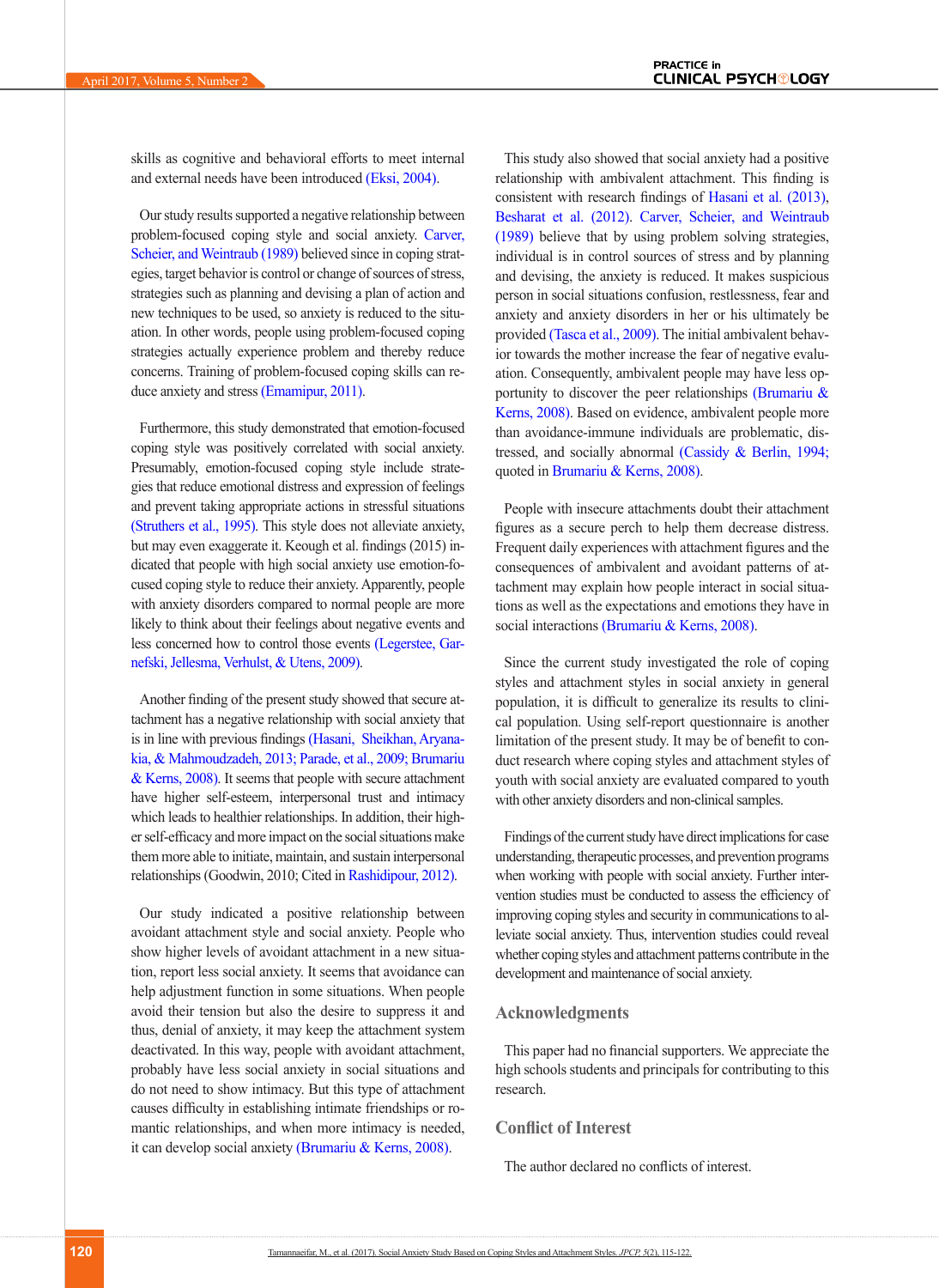#### **References**

- <span id="page-6-2"></span>Afram, A., & Kashdan, T. B. (2015). Coping with rejection concerns in romantic relationships: An experimental investigation of social anxiety and risk regulation. *Journal of Contextual Behavioral Science, 4*(3), 151–156. doi: 10.1016/j.jcbs.2015.04.003
- <span id="page-6-1"></span>Alkozei, A., Creswell, C., Cooper, P. J., & Allen, J. J. B. (2015). Autonomic arousal in childhood anxiety disorders: Associations with state anxiety and social anxiety disorder. *Journal of Affective Disorders, 175*, 25–33. doi: 10.1016/j.jad.2014.11.056
- <span id="page-6-0"></span>American Psychiatric Association (2013). *Diagnostic and statistical manual of mental disorders*. (5th Ed.). Washington, D.C.: American Psychiatric Association.
- Armsden, G. C., & Greenberg, M. T. (1987). The inventory of parent and peer attachment: Individual differences and their relationship to psychological well-being in adolescence. *Journal of Youth and Adolescence, 16*(5), 427–454. doi: 10.1007/bf02202939
- <span id="page-6-16"></span>Babaei, Z., Pourshahbaz, A., Rezaei Dogaheh, E., & Dolatshahi, B. (2014). The relationship between negative and positive affectivity, self-focused attention and attentional control with severity of social anxiety symptoms. *Practice in Clinical Psychology, 2*(3), 149-154.
- Beesdo-Baum, K., Knappe, S., Fehm, L., Höfler, M., Lieb, R., Hofmann, S. G., et al. (2012). The natural course of social anxiety disorder among adolescents and young adults. *Acta Psychiatrica Scandinavica, 126*(6), 411–425. doi: 10.1111/j.1600- 0447.2012.01886.x
- <span id="page-6-19"></span>Besharat, M. A. (2011). Development and Validation of Adult Attachment Inventory. *Procedia - Social and Behavioral Sciences, 30*, 475–479. doi: 10.1016/j.sbspro.2011.10.093
- <span id="page-6-24"></span>Besharat, M. A. (2012). [The mediating role of defence mechanisms in the relationship between attachment style and alexithymia (Persian)]. *Journal of Applied Psychology, 6*(1), 7-22.
- Besharat, M. A., Mohammadi Hasel, K., Nikfarjam, M. R., Zabihzadeh, A., Fallah, M. H. (2012). A comparison of attachment styles in individuals with depression, anxiety disorders, and those without these disorders. *Developmental Psychology: Iranian Psychologists, 9*(35), 227-236.
- <span id="page-6-9"></span>Bowlby, J. (1973). *Attachment and loss,separation: Anxiety and anger.* New York: Basic Books.
- <span id="page-6-3"></span>Brumariu, L. E., & Kerns, K. A. (2008). Mother–child attachment and social anxiety symptoms in middle childhood. *Journal of Applied Developmental Psychology, 29*(5), 393–402. doi: 10.1016/j. appdev.2008.06.002
- <span id="page-6-10"></span>Bosquet, M., & Egeland, B. (2006). The development and maintenance of anxiety symptoms from infancy through adolescence in a longitudinal sample. Development and Psychopathology, 18(2), 517-50. doi:10.1017/s0954579406060275
- <span id="page-6-21"></span>Carver, C. S., Scheier, M. F., & Weintraub, J. K. (1989). Assessing coping strategies: A theoretically based approach. Journal of Personality and Social Psychology, 56(2), 267–83. doi: 10.1037/0022- 3514.56.2.267
- <span id="page-6-12"></span>Cassidy, J., & Berlin, L. J. (1994). The insecure/ambivalent pattern of attachment: Theory and research. *Child Development, 65*(4), 971-7. doi: 10.2307/1131298
- <span id="page-6-15"></span>Connor, K. M., Davidson, J. R. T., Churchill, L. E., Sherwood, A., Foa, E., & Wesler, R. H. (2000). Psychometric properties of the

Social Phobia Inventory (SPIN): New self-rating scale. *The British Journal of Psychiatry, 176*(4), 379–386. doi: 10.1192/bjp.176.4.379

- <span id="page-6-7"></span>Coyne, G. (2003). An investigation of coping skills and quality of life among single sole supporting mothers. *International Journal of Anthropology, 18*(3), 127–138. doi: 10.1007/bf02447541
- <span id="page-6-5"></span>Doron, J., Thomas-Ollivier, V., Vachon, H., & Fortes-Bourbousson, M. (2013). Relationships between cognitive coping, self-esteem, anxiety and depression: A cluster-analysis approach. *Personality and Individual Differences, 55*(5), 515–520. doi: 10.1016/j. paid.2013.04.017
- <span id="page-6-20"></span>Eksi, H. (2004). Personality and coping: A multidimensional research on situational and dispositional coping. *Educational Sciences: Theory & Practice, 4*(1), 94-98.
- <span id="page-6-22"></span>Emamipur, S. (2011). [*The effectiveness of progressive relaxation training and coping skills, problem-solving on socially damaged women and girls* (Persian)]. Tehran: Islamic Azad University, Central Branch.
- <span id="page-6-6"></span>Endler, N. S., & Parker, J. D. (1990). Multidimensional assessment of coping: A critical evaluation. *Journal of Personality and Social Psychology, 58*(5), 844–854. doi: 10.1037/0022-3514.58.5.844
- <span id="page-6-8"></span>Faramarzi, M., Pasha, H., Esmaelzadeh, S., Jorsarai, G., Mir, M. R. A., & Abedi, S. (2013). Is coping strategies predictor of anxiety and depression in couple infertile? *Health, 5*(3), 643–649. doi: 10.4236/health.2013.53a085
- <span id="page-6-11"></span>Finnegan, R. A., Hodges, E. V. E., & Perry, D. G. (1996). Preoccupied and avoidant coping during middle childhood. *Child Development, 67*(4), 1318. doi: 10.2307/1131702
- Garcia-Lopez, L. J., Díaz-Castela, M. M., Muela-Martinez, J. A., & Espinosa-Fernandez, L. (2014). Can parent training for parents with high levels of expressed emotion have a positive effect on their child's social anxiety improvement? *Journal of Anxiety Disorders, 28*(8), 812–822. doi: 10.1016/j.janxdis.2014.09.001
- <span id="page-6-14"></span>Ghahvehchi, F., Fathi Ashtiani, A., & Azad Fallah, P. (2012). [The relationship between meta cognitive beliefs and students' test anxiety coping styles, given the role of ambivalent attachment (Persian)]. *Research in Psychological Health, 6*(3), 12-18.
- <span id="page-6-13"></span>Ghassem Boroujerdi, F., Sohrabi, F., & Borjali, A. (2011). [Evaluation of the interactive relationship between attachment styles, coping styles and mental health in adolescents (Persian)]. *Journal of Social Psychology, 7*(21), 85-100.
- <span id="page-6-4"></span>Greco, L. A., & Morris, T. L. (2005). Factors influencing the link between social anxiety and peer acceptance: Contributions of social skills and close friendships during middle childhood. *Behavior Therapy, 36*(2), 197–205. doi: 10.1016/s0005-7894(05)80068-1.
- <span id="page-6-23"></span>Hasani, J., Sheikhan, R., Aryanakia, E., & Mahmoudzadeh, A. (2013). [Adolescents social anxiety: Role of attachment style and cognitive emotion regulation strategies (Persian)]. *Developmental Psychology, 9*(36), 363-76.
- <span id="page-6-17"></span>Hassanvand Amouzadeh, M., Roshan Chesly, R., & Hassanvand Amouzadeh, M. (2013). [The relationship of the meta-cognitive beliefs with social anxiety symptoms (avoidance, fear and physiological arousal) in non-clinical population (Persian)]. *Behavioural and Cognitive Sciences Research, 2*(5), 55-70
- <span id="page-6-18"></span>Hazan, C., & Shaver, P. (1987). Romantic love conceptualized as an attachment process. Journal of Personality and Social Psychology, 52(3), 511–524. doi: 10.1037/0022-3514.52.3.511